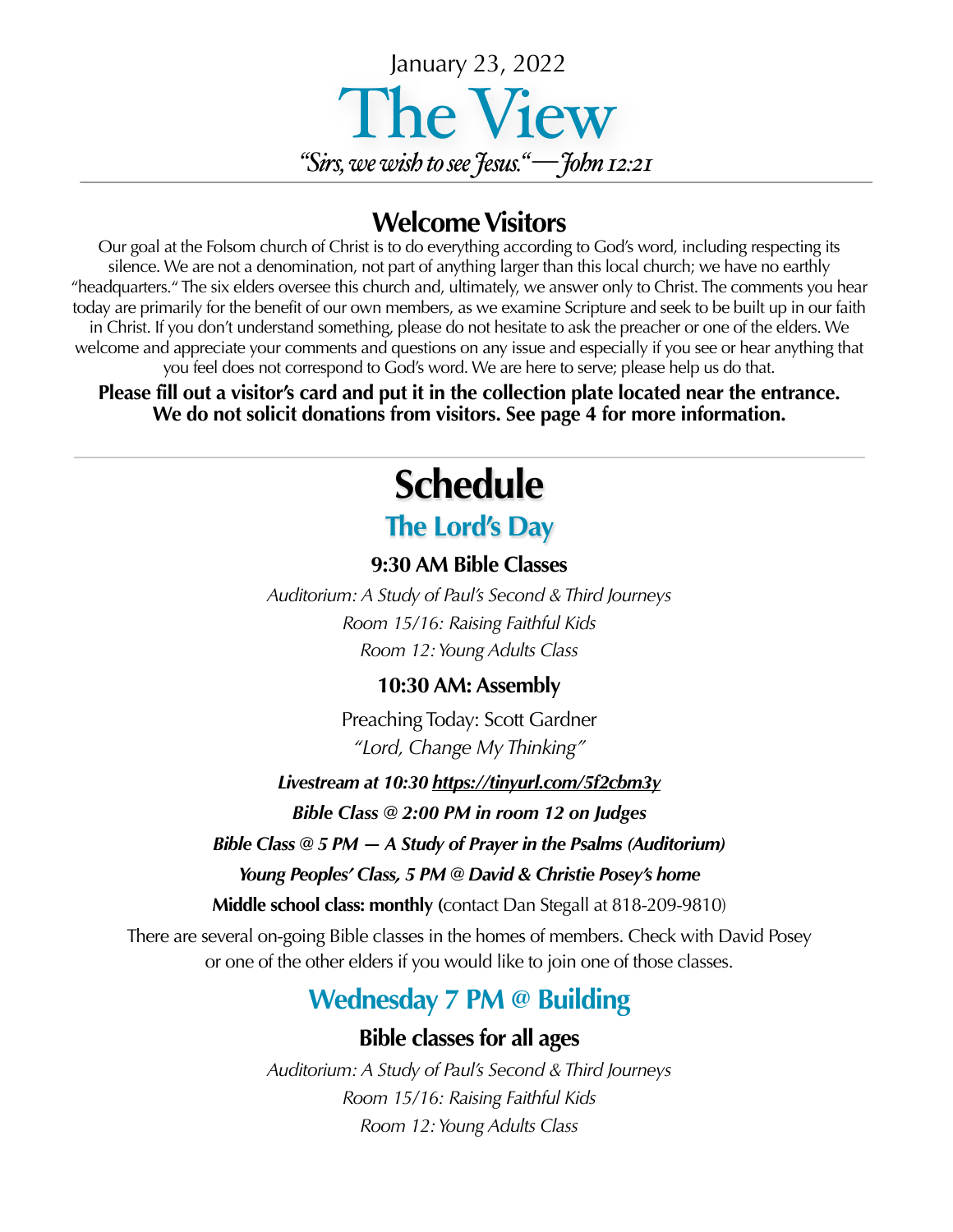# The Law of Simplicity

I I understand it correctly, "Occam's Razor" is a concept that says, essentially, that when faced with competing explanations for the same phenomenon, the simplest is likely the correct one. It's named after William f I understand it correctly, "Occam's Razor" is a concept that says, essentially, that when faced with competing explanations for the same phenomenon, the of Occam (1287-1347) who said that the best explanation of any phenomenon is the one that makes the fewest assumptions. A statement that includes many 'ifs' should trigger mental alarm bells.

Occam's razor is a rule of thumb to suggest which hypothesis is most likely to be true. It doesn't prove or disprove, it simply leads you down the path that's most likely to be correct. Of course, 'simplicity' is subjective so we might come to different conclusions when faced with a decision between two ideas. But there is value in considering the aim of Occam's razor in the application of what we learn from the scriptures.

For example, when people raise questions on the topic marriage, from divorce, to remarriage after divorce, to "same-sex" marriage, it's likely that there many assumptions people are making when discussing these issues. But what is the best, or even the *only* answer to these marriage issues? Jesus said, in answer to the Pharisee's question about whether a man can divorce his wife for any reason,

"Have you not read that he who created them from the beginning made them male and female, and said,Therefore a man shall leave his father and his mother and hold fast to his wife, and the two shall<br>become one flesh? So they are no longer two but one flesh. What therefore God has joined together, let not man separate." — *Matthew 19:4-6*

"Occam's razor" seems to say that if we "shave" off all the extraneous assumptions and cultural "adjustments," then the answer to the question, *"what is a lawful marriage in the eyes of God?"* becomes crystal clear: a lawful marriage is a permanent bond between a biological male and a biological female who have never been married before. No one can debate that this is a lawful marriage, if we take the Bible seriously. Unfortunately, we find it necessary to add the adjective "biological" due to attempts to normalize the idea that there can be more than two genders. That's an assumption that is not proven and, of course, not endorsed anywhere in God's word.

There is another, timely, application of Occam's razor. We should not get sucked into a whirlpool of paranoia after scrolling through WebMD. "You have a headache?" *"Oh no… you might have the Black Death!"* Sure, it's true that one of the symptoms of the Black Death is a headache but, using Occam's razor, it's obviously much more likely that you're dehydrated or suffering from a common cold. Could that be true of Covid, too?

The general idea behind Occam's razor is valuable for Bible study because there is a practice among some in which their assumptions are elevated to a place where they alter God's word. That habit is fatal to a true understanding of the text and unnecessarily complicates things.

The example above, from Matthew 19 (quoting Genesis 1) also answers every question about sexuality: what is "sexual immorality" (Gk., *pornea*)? Clearly, it is any sexual activity outside a lawful marriage, including lust (Matthew 5:27-28). Period.

The Matthew text (with Genesis 1) also deals with every possible question that comes up in the LGBTQ+ category. According to scripture, there are only two genders that are fixed at birth and only a male and female can be involved in a lawful marriage.

There are many valid, sometimes difficult, questions that come up when we are studying the Bible. But one of the main obstacles to understanding scripture is imposing our own 2021 assumptions or our personal feelings onto the text. That gets in the way of understanding scripture correctly. For example, the assumption that you are "poor" if you make less than \$X per year (even though you have a car, two TVs and a subscription to Netflix) will make it virtually impossible to understand the Bible's teaching about those who are truly poor.

Another example is in how we conduct ourselves in the assemblies of the church. If we ask the question, "what should we do when we assembly?" If we "shave" away all of the assumptions and cultural biases, and just stay with the simple words of the New Testament, what do we come up with? There won't be any incense, candles, 5-piece rock bands, robes on preachers, choirs, stand-up comedians or elaborate appeals for money in our assemblies. We *will* find prayer, the weekly observance of the Lord's Supper (Acts 20:7), singing designed to teach (Ephesians 5:19) and lots of teaching and preaching.

Why do some church leaders make it more complicated than it is? It's because they *assume* that people in the community desire those things and the *assume* that they should offer what people want. But the question is not, "what do people want when they go to church?" The question is, "what does *God* want when the church gathers?" To that question we can apply the rule that the simple answer, the answer that doesn't account for assumptions, is the best. When it comes to worshipping God together, we don't have to assume anything.

There are some flaws in the Occam's razor concept because it's just a human idea. However, taken at face value, it makes a lot of sense. It reminds us to be suspicious of any idea that requires jumping through a lot of intellectual hoops or statements based on many unproven assumptions (such as the theory evolution and theories about the age of the earth). Generally, the simple answer is the best.

*dp*